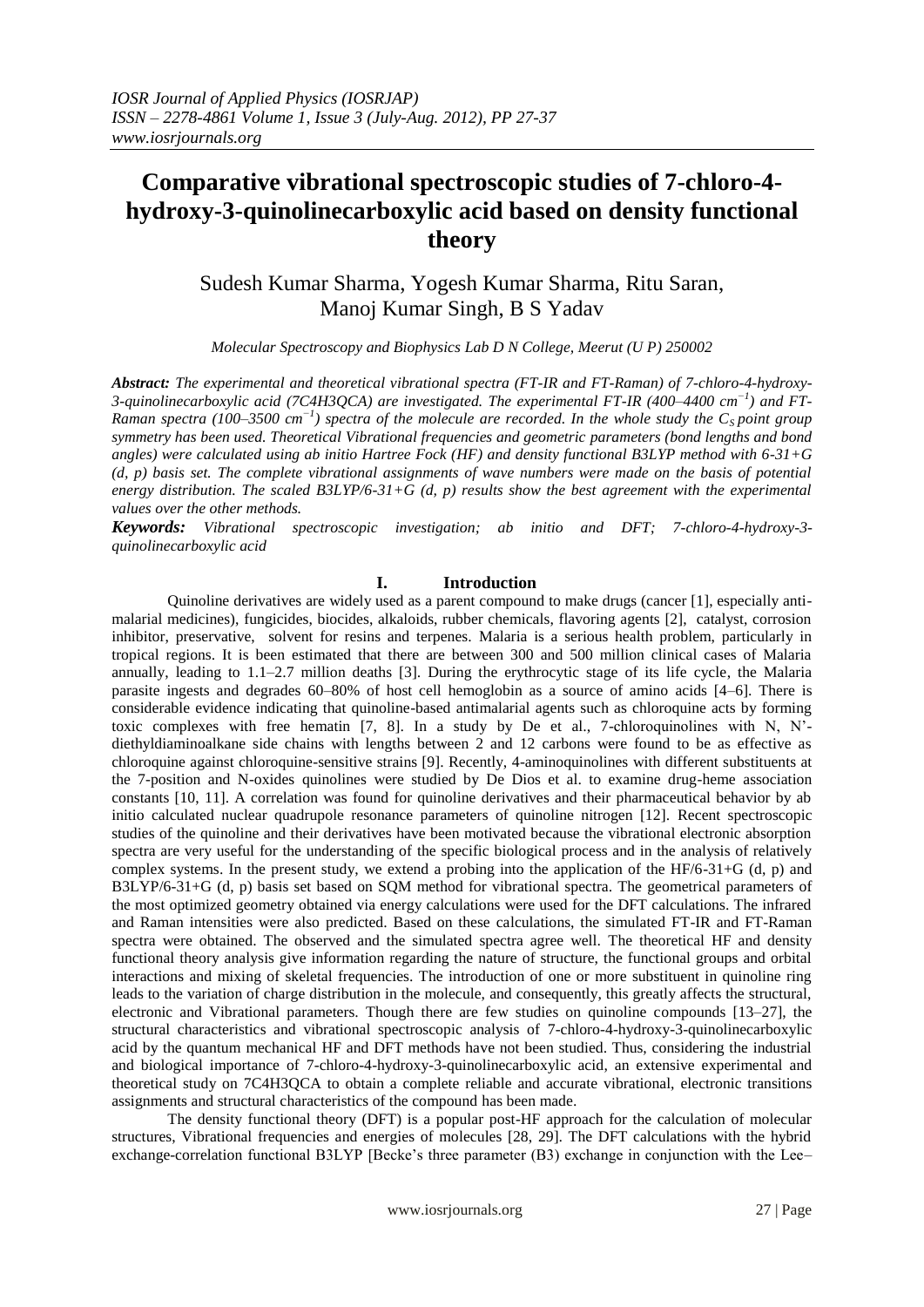Yang–Parr's (LYP) correlation functional] which are especially important in systems containing extensive electron conjugation and electron lone pairs [30–35].

#### **II. Experimental Procedure**

The compound 7-chloro-4-hydroxy-3-quinolinecarboxylic acid (7C4H3QCA) in the solid form was purchased from the Sigma–Aldrich Chemical Company (Bangalore) with a stated purity of greater than 97%, and it was used as such without further purification to record FT-IR and FT-Raman spectra. The FT-IR spectrum has been recorded by KBr pellet technique in the region between 4400-400 cm<sup>-1</sup> using Perkin Elmer RX-1 (Spectra 2000) FT-IR Spectrometer. The frequencies for all sharp bands are accurate to  $\pm$  1cm<sup>-1</sup>. The FT-Raman spectrum was also recorded in the range between 3500-100 cm<sup>-1</sup> by the Renishaw Invia Raman microscope laser source with 220mW power operating and the spectral resolution is  $\pm 2$ cm<sup>-1</sup>. The observed FT-IR and FT-Raman spectra are shown in Figs. 2 and 3.

#### **III. Computational Details**

The entire calculations were performed at density functional theory (DFT) levels on a HP Pavilion dv4/Intel(R)Core(TM) Duo CPU T6600 @ 2.20GHz personal computer using Gaussian 03W [36] program package, invoking gradient geometry optimization [37] using Hartree-Fock (HF) and Becke's three parameter hybrid functional (B3) [31] model using the Lee-Yang-Parr (LYP) correlation functional [32] (B3LYP) methods combined with standard 6-31+G (d, p) basis set. The Cartesian representation of the theoretical force constants have been computed at optimized geometry by assuming  $C_s$  point group symmetry. To satisfactorily describe the conformation and orientation of the chloro and carboxylic groups, a fully polarized 6-31+G (d, p) basis set are required and considered to be a complete basis sets. The optimized structural parameters were used in the Vibrational frequency calculations at the HF and DFT levels to characterize all stationary points as minima. The DFT hybrid B3LYP functional tends also to overestimate the fundamental modes; therefore scaling factors have to be used for obtaining a considerably better agreement with experimental data. Therefore, the scaling factors of 0.91 and 0.93 were uniformly applied to the HF for the C-H stretching mode and others mode of vibrations respectively and also the scaling factors 0.96 and 0.99 were uniformly applied to the B3LYP for the C-H stretching mode and others mode of vibrations respectively calculated wavenumbers. The force constants were refined by damped least square fitting technique to achieve a close agreement between the observed and calculated Vibrational frequencies [38, 39].

#### **IV. Results And Discussion**

#### **Molecular geometry**

The structure and the scheme of numbering the atom of 7-chloro-4-hydroxy-3-quinolinecarboxylic acid are represented in Fig.1 (a). The geometry of the molecules under investigation is considered by possessing  $C_S$ point group symmetry.



**Fig.1. (a) Molecular structure of 7C4H3QCA**

The molecule has 21 atoms and 57 normal modes of fundamental vibrations distributed into the irreducible representations under  $C_s$  symmetry as 39 in-plane vibrations of A' species and 18 out-of-plane vibrations A" species i.e.

 $\Gamma_{\text{Vib}} = 39 \text{ A} + 18 \text{ A}$ "

All the frequencies are assigned in terms of fundamental, overtone and combination bands.

#### **Structural properties**

The optimized bond lengths and angles for the thermodynamically preferred geometry of 7-chloro-4 hydroxy-3-quinolinecarboxylic acid determined at HF/6-31+G (d, p) and B3LYP/6-31+G (d, p) levels are represented in Table 1 in accordance with the atom numbering scheme of the molecule shown in Fig.1. (a). From the structural data presented in Table 1 it is observed that the internuclear distance of the rings atoms N1- C2 is smaller than N1-C9 because the carboxylic group is attached with C3.

www.iosrjournals.org 28 | Page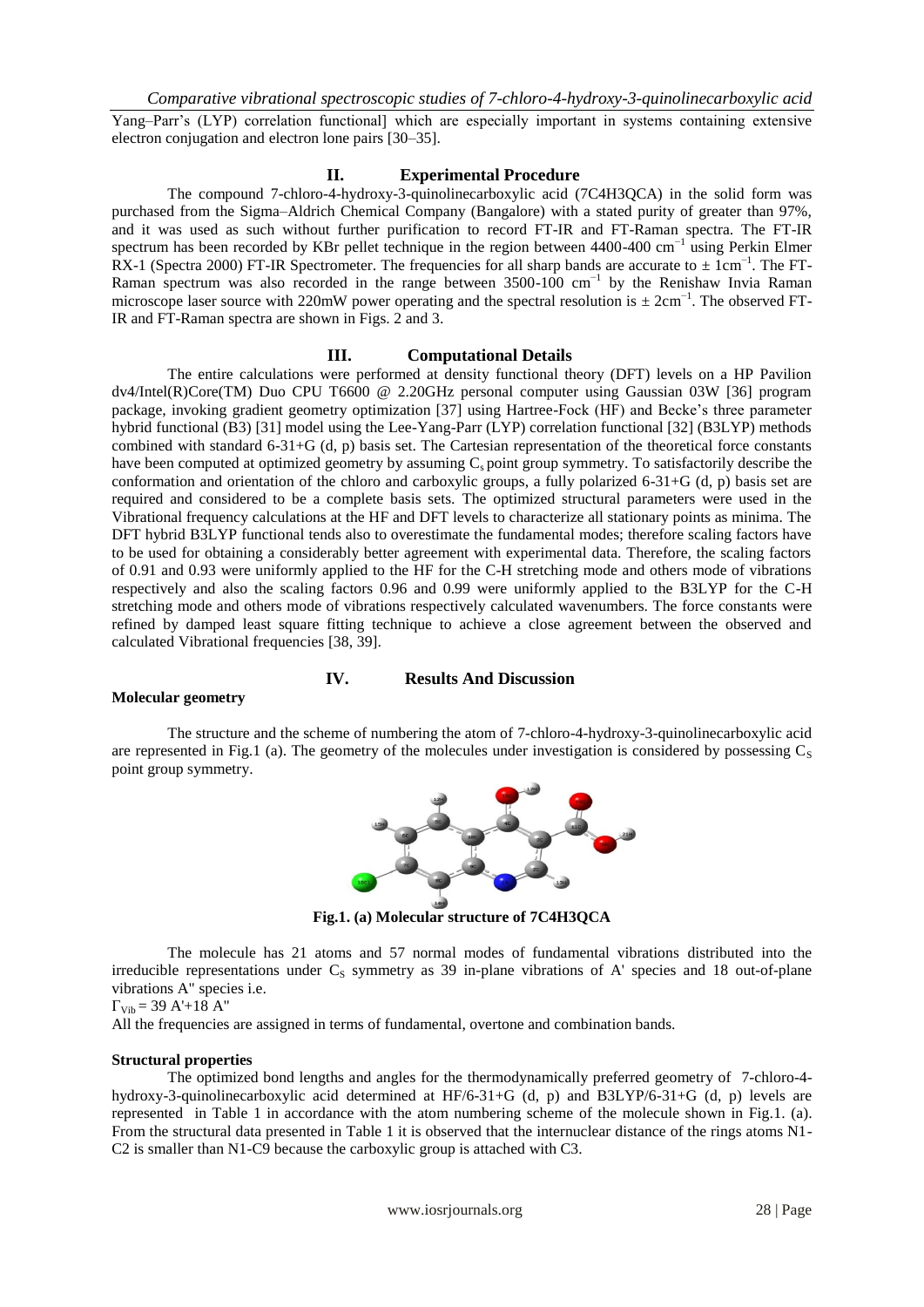| TABLE |  |
|-------|--|
|-------|--|

## **Optimized geometrical parameters of 7-chloro-4-hydroxy-3-quinolinecarboxylic acid by HF and DFT/B3LYP calculations with the basis sets 6-31+G (d, p)**

| <b>Bond length</b>                                            |                | Basis set $6-31+G$ (d, p) | <b>Experimental</b>                       |  |  |  |
|---------------------------------------------------------------|----------------|---------------------------|-------------------------------------------|--|--|--|
| $(A^0)$                                                       | HF             | <b>B3LYP</b>              | <b>Value</b>                              |  |  |  |
| $N1-C2$                                                       | 1.287          | 1.312                     | 1.393                                     |  |  |  |
| $N1-C9$                                                       | 1.363          | 1.374                     | 1.331                                     |  |  |  |
| $C2-C3$                                                       | 1.424          | 1.427                     | 1.365                                     |  |  |  |
| $C2-H13$                                                      | 1.075          | 1.088                     | $\sim$                                    |  |  |  |
| $C3-C4$                                                       | 1.384          | 1.404                     | 1.427                                     |  |  |  |
| $C3-C11$                                                      | 1.464          | 1.459                     | $\overline{\phantom{a}}$                  |  |  |  |
| $C4-C10$                                                      | 1.425          | 1.427                     | 1.393                                     |  |  |  |
| $C4-O16$                                                      | 1.314          | 1.333                     | $\sim$                                    |  |  |  |
| $C5-C6$                                                       | 1.360          | 1.379                     | 1.374                                     |  |  |  |
| $C5-C10$                                                      | 1.416          | 1.417                     | 1.410                                     |  |  |  |
| $C5-H12$                                                      | 1.073          | 1.085                     | $\overline{\phantom{a}}$                  |  |  |  |
| C6-C7                                                         | 1.413          | 1.414                     | 1.389                                     |  |  |  |
| C6-H15                                                        | 1.073          | 1.084                     | $\omega$                                  |  |  |  |
| $C7-C8$                                                       | 1.359          | 1.379                     | 1.393                                     |  |  |  |
| C7-C118                                                       | 1.739          | 1.755                     | $\overline{\phantom{a}}$                  |  |  |  |
| $C8-C9$                                                       | 1.415          | 1.416                     | 1.402                                     |  |  |  |
| $C8-H14$                                                      | 1.072          | 1.084                     | ÷,                                        |  |  |  |
| $C9-C10$                                                      | 1.403          | 1.428                     | 1.428                                     |  |  |  |
| C11-O19                                                       | 1.205          | 1.236                     | 1.340                                     |  |  |  |
| C11-O20                                                       | 1.320          | 1.347                     | 1.340                                     |  |  |  |
| O16-H17                                                       | 0.956          | 0.992                     | $\overline{\phantom{a}}$                  |  |  |  |
| O20-H21                                                       | 0.949          | 0.973                     | $\overline{\phantom{a}}$                  |  |  |  |
| H17-O19                                                       | 1.837          | 1.716                     | ä,                                        |  |  |  |
| Bond angle (deg.)                                             |                |                           |                                           |  |  |  |
| $C2-N1-C9$                                                    | 117.7          | 117.4                     | 117.5                                     |  |  |  |
| $N1-C2-C3$                                                    | 124.9          | 124.8                     | 123.8                                     |  |  |  |
| N1-C2-H13                                                     | 116.9          | 116.8                     | $\overline{\phantom{a}}$                  |  |  |  |
| $N1-C9-C8$                                                    | 117.8          | 117.8                     | $\overline{\phantom{a}}$                  |  |  |  |
| $N1-C9-C10$                                                   | 123.3          | 123.3                     | 121.6                                     |  |  |  |
| C3-C2-H13                                                     | 118.2          | 118.4                     | $\sim$                                    |  |  |  |
| $C2-C3-C4$<br>C <sub>2</sub> -C <sub>3</sub> -C <sub>11</sub> | 118.1<br>122.0 | 118.3                     | 117.8                                     |  |  |  |
| C4-C3-C11                                                     | 120.0          | 122.7<br>118.9            | $\overline{\phantom{a}}$<br>$\mathcal{L}$ |  |  |  |
| C3-C4-C10                                                     | 118.4          | 118.5                     | 121.4                                     |  |  |  |
| C3-C4-O16                                                     | 124.2          | 123.1                     | $\overline{\phantom{a}}$                  |  |  |  |
| C3-C11-O19                                                    | 123.9          | 123.8                     | Ξ                                         |  |  |  |
| C3-C11-O20                                                    | 114.7          | 115.2                     | 119.0                                     |  |  |  |
| C10-C4-O16                                                    | 117.4          | 118.3                     | 119.0                                     |  |  |  |
| C4-C10-C5                                                     | 122.3          | 122.5                     | 117.7                                     |  |  |  |
| C4-C10-C9                                                     | 117.7          | 117.6                     | 118.8                                     |  |  |  |
| $\overline{C4}$ -O16-H17                                      | 110.5          | 107.5                     | $\overline{\phantom{a}}$                  |  |  |  |
| C6-C5-C10                                                     | 120.4          | 120.5                     | 119.6                                     |  |  |  |
| C6-C5-H12                                                     | 120.5          | 120.5                     | $\frac{1}{2}$                             |  |  |  |
| C5-C6-C7                                                      | 119.1          | 119.2                     | 121.4                                     |  |  |  |
| C5-C6-H15                                                     | 121.2          | 121.0                     | $\blacksquare$                            |  |  |  |
| C10-C5-H12                                                    | 119.2          | 119.1                     | $\overline{\phantom{a}}$                  |  |  |  |
| C5-C10-C9                                                     | 120.0          | 119.9                     | $\frac{1}{2}$                             |  |  |  |
| C7-C6-H15                                                     | 119.7          | 119.8                     | $\overline{\phantom{a}}$                  |  |  |  |
| C6-C7-C8                                                      | 122.1          | 121.9                     | $\blacksquare$                            |  |  |  |
| C6-C7-C118                                                    | 118.2          | 118.4                     | $\Box$                                    |  |  |  |
| C8-C7-C118                                                    | 119.7          | 119.6                     | $\overline{\phantom{a}}$                  |  |  |  |
| C7-C8-C9                                                      | 119.5          | 119.6                     | 119.6                                     |  |  |  |
| C7-C8-H14                                                     | 121.9          | 121.9                     | $\overline{\phantom{a}}$                  |  |  |  |
| C9-C8-H14                                                     | 118.6          | 118.5                     | $\sim$                                    |  |  |  |
| C8-C9-C10                                                     | 119.0          | 118.8                     | 121.4                                     |  |  |  |
| O19-C11-O20                                                   | 121.4          | 121.0                     | 118.0                                     |  |  |  |
| C11-O19-H17                                                   | 100.8          | 100.5                     | $\sim$                                    |  |  |  |
| C11-O20-H21                                                   | 108.9          | 107.2                     | $\overline{\phantom{a}}$                  |  |  |  |
| O16-H17-O19                                                   | 140.6          | 146.1                     | ÷,                                        |  |  |  |

The shorter internuclear distance of N1-C2 Indicates that the benzene ring exerts larger attraction on valance electron cloud of nitrogen atom resulting in easy delocalization of lone pair of electrons into the ring and thereby increase in force constant and decrease in internuclear distance. The internuclear distance of the ring carbons atoms C2-C3 and C9-C10 are very close to each other at B3LYP levels of calculations but the others C-C of the ring seems to be slightly differ to each other's and C3-C11 is much longer than others. The internuclear distance C7-Cl18 and H17-O19 are much longer than the others like C-N, C-C, C-H and O-H. The internuclear distances of C2-H13, C5-H12, C6-H15 and C8-H14 are approximately same. Similarly the internuclear distance of O-H atoms in hydroxyl group and also the internuclear distance of C-O atoms are approximately same. The bond angles C2-C3-C11 and C4-C10-C5 are very close to each other and the angle C2-C3-C11 very large and the angle C4-C10-C9 is very small than the others C-C-C bond angles. The others C-C-C bond angles are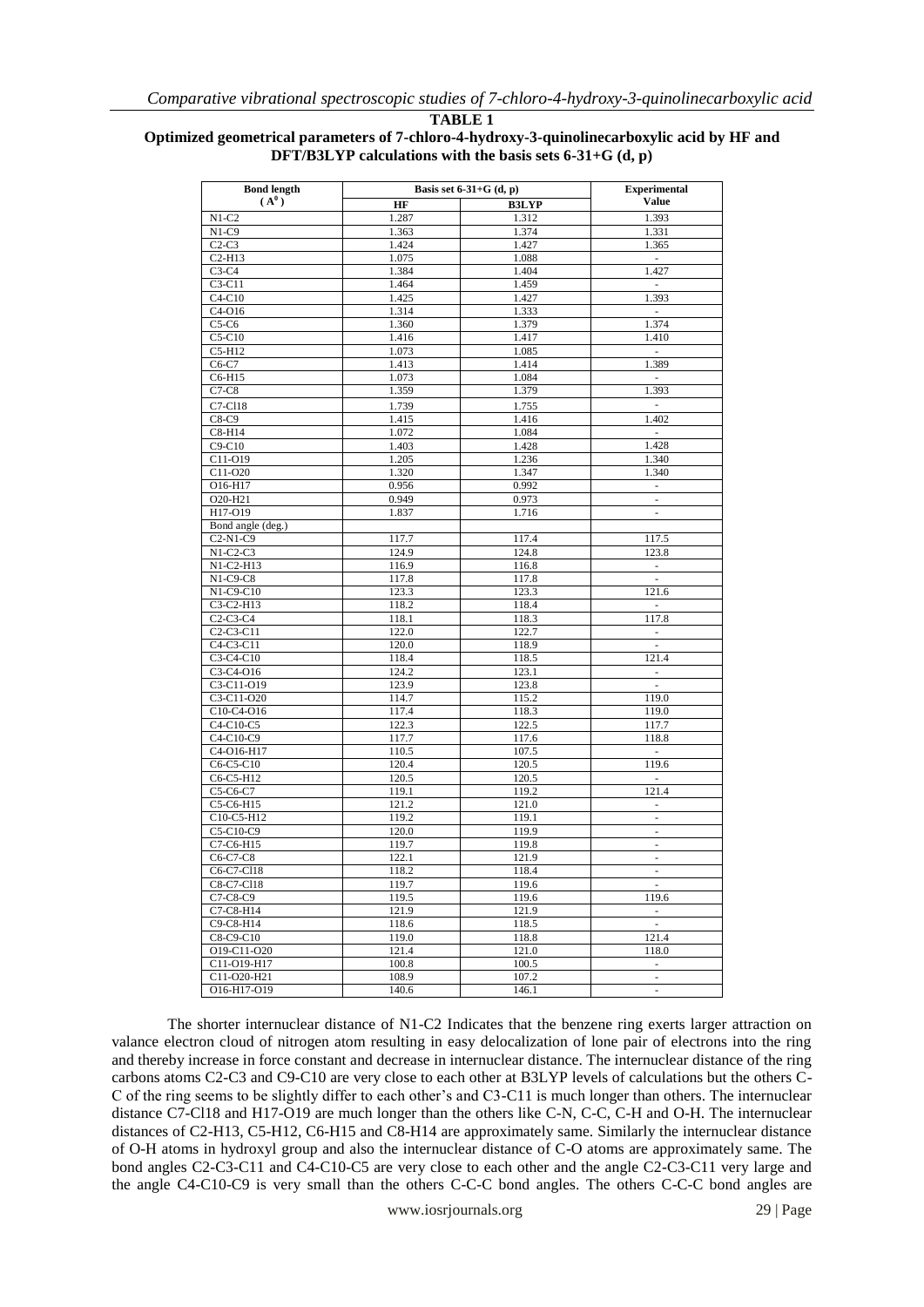*Comparative vibrational spectroscopic studies of 7-chloro-4-hydroxy-3-quinolinecarboxylic acid*  approximately same. With the electron donating substituent's on the benzene ring, the symmetry of the ring is distorted, yielding ring angles smaller than  $120^{\circ}$  at the point of substitution and slightly larger than  $120^{\circ}$  at the ortho and meta positions [40]. Similar trend is observed in 7C4H3QCA molecule where the bond angle C5-C6- C7 is around  $119.2^{\circ}$  while at para, N1-C2-C3 and C2-C3-C4 positions the angles are found to be around  $124.8^{\circ}$ and  $118.3^\circ$ , respectively. Introduction of nitrogen atom leads to significant perturbations in the hetero substituted ring of quinoline moiety, although the structural properties of the benzene ring are seen to be relatively unperturbed. The bond angle of O16-H17-O19 is very large and the angle C11-O19-H17 is very small than the others bond angle. The bond angles C3-C4-O16 and C3-C11-O19 are very close to each other and the angle C3- C11-O19 is very large but the angle C3-C11-O20 is very small than C10-C4-O16 bond angle. From theoretical values we can find that most of the optimized bond lengths and bond angles are slightly longer and shorter than experimental values. Comparing bond angles and bond lengths of 7C4H3QCA molecule at B3LYP/6-31+G (d, p) method leads to geometrical parameters which are much closer to experimental values [70].

#### **Vibrational analysis**

The observed Vibrational assignments and analysis of 7-chloro-4-hydroxy-3-quinolinecarboxylic acid are discussed in terms of fundamental bands, overtones and combination bands. The experimental FT-IR and FT-Raman spectra of 7C4H3QCA are shown in Figs.2 and 3 respectively. Due to the fluorescent nature of the compound, the peaks in Raman spectra are not observed. The computational theoretical FT-IR and FT-Raman spectra of 7C4H3QCA are shown in Figs. 4 and 5. The observed and calculated unscaled and scaled vibrational frequencies along with their relative species, IR Intensity, Raman activity, reduced mass, force constants along with the depolarization ratios and most probable assignments with standard higher basis set 6-31+G (d, p) force field are collected in Table 2. Comparison of the frequencies calculated at B3LYP with the experimental values (in Table 2) reveals the overestimation of the calculated vibrational modes, due to neglect of anharmonicity in real system. Inclusion of electron correlation in density functional theory to a certain extend makes the frequency values smaller in comparison with the HF frequency data. Reduction in the computed harmonic vibrations, though basis set sensitive are marginal as observed in the DFT values using 6-31+G (d, p).

#### **Skeletal Vibrations**

#### **C-C and C-N Vibrations**

The carbon–carbon stretching modes of the phenyl group are expected in the range from 1650 to 1200cm−1 . The actual position of these mode are determined not so much by the nature of the substituent but by the form of substitution around the ring [41], although heavy halogens cause the frequency to diminish undoubtedly [42]. In 7C4H3QCA under  $C<sub>S</sub>$  symmetry the carbon–carbon stretching bands appearing in the infrared spectrum at 1698, 1463 and 1352 cm<sup>-1</sup> are assigned to skeletal C-C bonds while the bands at 1698 cm<sup>-1</sup> have been also assigned to the ring C-N stretching vibrations with C-C vibrations but no bands are observed in the Raman spectra. The corresponding C-C and C-N stretching modes observed in the IR spectrum are given in Tables 2. The bands occurring at 1113, 907, 790, 616, 515 and 471 cm<sup>-1</sup> in the infrared but no bands are observed in the Raman spectra are assigned to the skeletal C-C-C/C-N-C in-plane bending modes of 7C4H3QCA. The other in plane bending vibrations of the ring modes are calculated through HF and DFT methods. The out-of-plane bending ring vibrations under  $C<sub>S</sub>$  symmetry are assigned to the bands at 758, 673 and 436 cm<sup>-1</sup> and the other out-of-plane bending vibrations of the ring modes are calculated through HF and DFT methods. The results are in good agreement with the literature values [43–46]. The density functional theory analysis shows that significant mixing of skeletal in-plane bending with C–H in-plane bending and vice versa occurs. In benzene the ring breathing  $(a_{1g})$  vibrations exhibit the characteristic frequencies at 995cm<sup>-1</sup> [42]. In 7C4H3QCA the ring deformation and ring breathing mode are observed at 930 and 718 cm<sup>-1</sup> respectively in the infrared spectrum.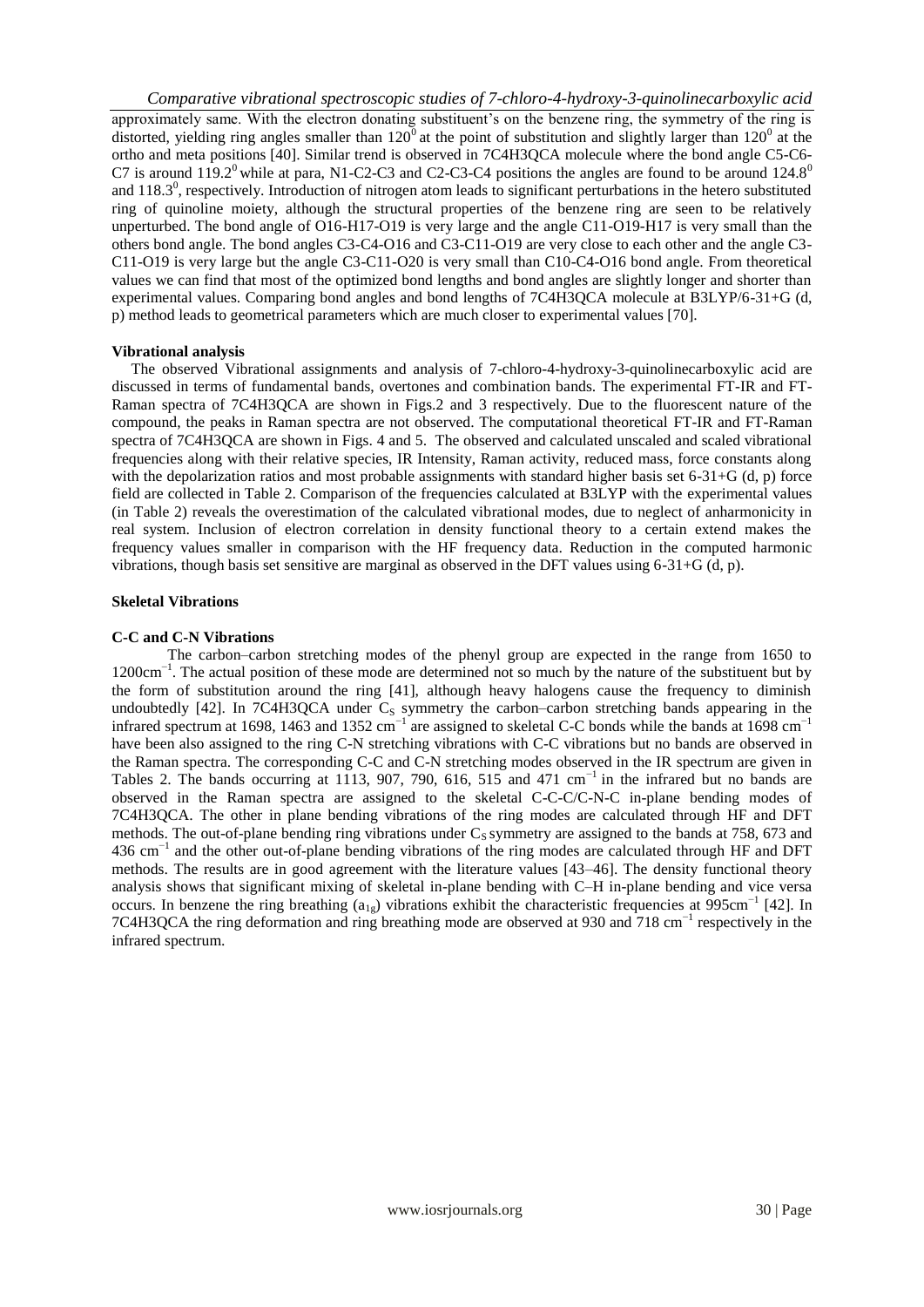## *Comparative vibrational spectroscopic studies of 7-chloro-4-hydroxy-3-quinolinecarboxylic acid*

| TABLE |  |  |  |
|-------|--|--|--|
|       |  |  |  |

 $\mathbf{r}$ 

## Assignment of fundamental vibrations of 7-chloro-4-hydroxy-3-quinolinecarboxylic acid calculations using from HF and DFT/B3LYP basis set 6-31+G (d, p)

| KNo.      | Species |                      | Observed Waye No./em^7) |                | Calculated Wave No./cm <sup>-1</sup> ) |                   |            |                | π<br>Intensity | Raman<br>Activity | Red.<br>Man  | Tarez<br>Constant | Depolarization<br>ratio                                                                        | Augument |
|-----------|---------|----------------------|-------------------------|----------------|----------------------------------------|-------------------|------------|----------------|----------------|-------------------|--------------|-------------------|------------------------------------------------------------------------------------------------|----------|
|           |         | FTUR<br>FIR          |                         | HF/6-31+C/d.p) |                                        | B3LYP/6-31-C(d,p) |            |                |                |                   |              |                   |                                                                                                |          |
|           |         |                      |                         | Unicolor       | Sealed:                                | Unscaled          | Sealed.    |                |                |                   |              |                   |                                                                                                |          |
|           | N       | 3497 878             | ٠                       | 4121           | 3750                                   | 3761              | 3499       | 143.40         | 185.38         | 1.06              | 3.37         | 0.27              | V(0,1)                                                                                         |          |
| 1.        | x       |                      | ٠                       | 3938           | 1514                                   | 3329              | 3096       | 470.48         | 85.05          | 1.07              | 6.98         | 0.18              | V(0, R)                                                                                        |          |
| т         | Χ       | 3036 w               | ٠                       | 3405           | 3009                                   | 3234              | 3008       | 0.33           | 100.19         | 1.09              | 6.73         | 0.22              | V(C, W)                                                                                        |          |
| T         | x       |                      | ٠                       | 3402           | 3096                                   | 3230              | 3004       | 1.13           | 133.03         | 1.10              | 6.73         | 6.21              | $V(C-H)$                                                                                       |          |
| s         | Ä       | $2994 - 34$          | ٠                       | 3385           | 3080                                   | 3216              | 2991       | 0.04           | 44.37          | 1.09              | 6.63         | 0.79              | $V(C-1)$                                                                                       |          |
| ó         | Ν       | ı.                   | ٠                       | 3373           | 3074                                   | 9190              | 2067       | 3.01           | 101.93         | 1.09              | 6.54         | 0.31              | V(C40)                                                                                         |          |
|           | χ       | Ω                    | ¥                       | 1925           | 1848                                   | 1723              | 1707       | 466.95         | 223.57         | 7.24              | 12.63        | 0.28              | $V(C-O) + 6(O-H)$                                                                              |          |
| T.        | N       |                      | ٠                       | 1826           | 1753                                   | 1661              | 1645       | 404.60         | 133.63         | 5.38              | 3.74         | 0.46              | $\beta\left(\text{O-H}\right)+\text{V}\left(\text{C-C}\right)+\text{V}\left(\text{C-N}\right)$ |          |
| Ţ         | X       | 1643 226             | ÷.                      | 1800           | 1728                                   | 1640              | 1624       | 11.40          | 12.41          | 6.02              | 9.54         | 0.45              | $V(C-C) + V(C-N)$                                                                              |          |
| 10        | x       | ٠                    | ٠                       | 1757           | 1687                                   | 1603              | 1587       | 112.33         | 26.51          | 631               | 9.56         | 0.49              | $V(C-C) = 0$ (O-H)                                                                             |          |
| π         | Ä       | ¥.                   | ٠                       | 1638           | 1573                                   | 1519              | 1504       | 107.00         | 33.73          | 4.01              | 5.46         | 0.34              | $V(C-C) + \beta (C-H)$                                                                         |          |
| 12        | x       | 1463 87.             | ÷                       | 1607           | 1543                                   | 1480              | 1465       | 65.32          | 12.36          | 3.21              | 4.14         | 0.53              | $V(C-C)$                                                                                       |          |
| 13        | A.      | 1445 gg              | ×                       | 1583           | 1520                                   | 1468              | 1453       | 3.48           | 27.58          | 3.43              | 4.42         | 0.20              | $0(0.1) - 0(0.1)$                                                                              |          |
| 14        | Χ       | ×.                   | ٠                       | 1555           | 1493                                   | 1442              | 1429       | 104.73         | 257.91         | 3.70              | 6.99         | 0.26              | $V(C-C) = V(C-N) = V(C-C)$                                                                     |          |
| π         | x       | ٠                    | ¥                       | 1543           | 1486                                   | 1432              | 1418       | 370.00         | 16.38          | 2.72              | 3.23         | 0.51              | 0(0.1)                                                                                         |          |
| 16        | Ν       | 1400 gg              |                         | 1509           | 1449                                   | 1414              | 1400       | 19.15          | 3734           | 2.17              | 2.55         | 0.26              | $\beta$ (C-H) + $\beta$ (O-H)                                                                  |          |
| π         | A.      | 1352 33.             | ÷                       | 1443           | 1390                                   | 1979              | 1359       | 10.28          | 91.62          | 3.30              | 3.88         | 0.23              | $V(C-C) = 0$ (0-12)                                                                            |          |
| 18.       | χ       | 1313 gg              | ٠                       | 1413           | 1357                                   | 1926              | 1313       | 48.99          | 6.67           | 2.53              | 2.62         | 0.75              | $5 (CM) + 5 (OH)$                                                                              |          |
| 19        | N       | ٠                    | ٠                       | 1988           | 1291                                   | 1288              | 1275       | 1597           | 49.92          | 1.74              | 1.70         | 0.14              | $0(C - W) + 0 (O - W)$                                                                         |          |
| 20        | Ã       | $1242$ <sub>37</sub> | ÷                       | 1347           | 1253                                   | 1259              | 1246       | 14.61          | 33.73          | 1.83              | 1.71         | 0.29              | $6$ (C-II)                                                                                     |          |
| 21        | Ä       | 1200 x <sub>3</sub>  | ٠                       | 1324           | 1231                                   | 1213              | 1206       | 136.74         | 29.08          | 2.21              | 1.01         | 0.23              | $5(C-1) + 5(O-1)$                                                                              |          |
| 22        | Ν       | 1190 gg              | ٠                       | 1279           | 1189                                   | 1204              | 1192       | 104.32         | 2.68           | 2.63              | 2.25         | 0.53              |                                                                                                |          |
| 23        | x       | 1154 xx.             |                         | 1238           | 1151                                   | 1167              | 1156       | 235.33         | 6.96           | ιM                | 1.42         | 0.47              | 5位期                                                                                            |          |
|           |         |                      | ٠                       |                |                                        |                   |            |                |                |                   | 2.30         |                   | $\beta$ (C-H) + $\beta$ (O-H)                                                                  |          |
| $^{24}$   | N       | 1113x.               | ٠                       | w              | Шš                                     | 1127              | 1116       | 78.71          | 3.74           | 3.07              |              | 0.22              | $\beta(C.C.C) = \beta(O.H)$                                                                    |          |
| 25.       | Ä       | 1079 88              | ٠                       | 1162           | 1031                                   | 1087              | 1076       | \$7.10         | 44.34          | 2.17              | 1.51         | 0.17              | 責任期                                                                                            |          |
| 26        | Ä.      | 9761                 | ٠                       | 1110           | 1032                                   | 934               | 974        | 1.23           | 0.30           | 1.32              | 0.75         | 0.75              | (CM)                                                                                           |          |
| $^{27}$   | X.      | $956 -$              | ٠                       | 1099           | 1022                                   | 968               | 958        | 679            | 0.05           | 1.42              | 0.78         | 0.75              | $7$ (C-H)                                                                                      |          |
| 28        | R       | 930 a                | ٠                       | 1009<br>1005   | 933<br>奶                               | 940<br>916        | 931<br>907 | 33.15<br>62.62 | 7.00<br>1.73   | 5.93<br>197       | 1.09<br>2.96 | 0.45<br>0.39      | $5(C-C) = V(C-C00W)$                                                                           |          |
| 29.<br>30 | π<br>X, | $907$ $53$<br>330 gg | ٠                       | W              | 923                                    | 903               | 195        | 17.22          | 0.11           | 1.50              | 0.72         | 0.75              | $p(CCC) + V(CC)$<br>$7$ (C-R)                                                                  |          |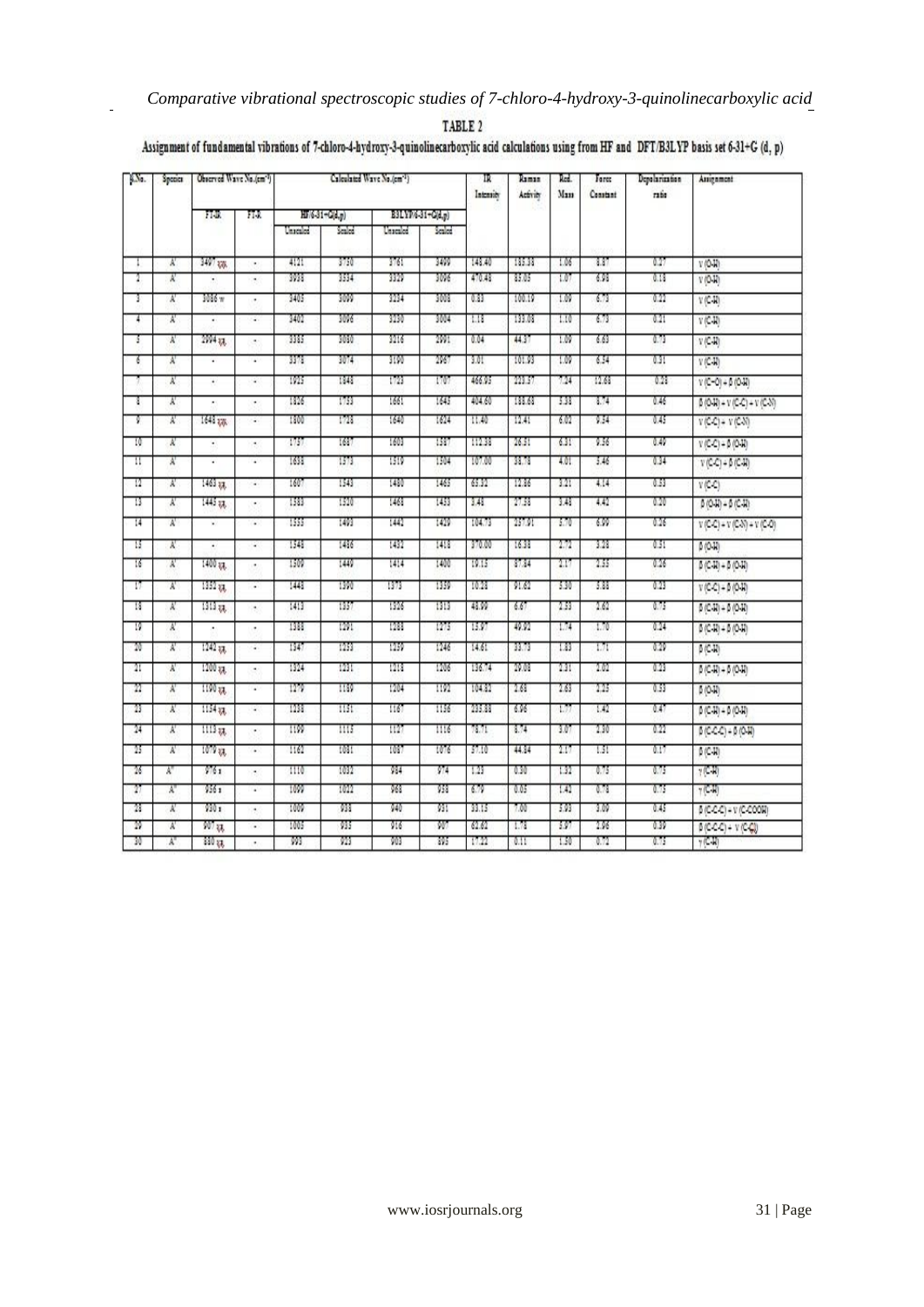| S.No. | Species         |                          | Observed Ways<br>Calculated Wave No./em <sup>-1</sup> )<br>π<br>$N_0$ . $(cm^{-1})$ |                  |                | Intensity         | Raman<br>Activity | Rod.<br>Man | Force<br>Constant | Depolarization<br>ratio | Assignment |      |                                                                                              |
|-------|-----------------|--------------------------|-------------------------------------------------------------------------------------|------------------|----------------|-------------------|-------------------|-------------|-------------------|-------------------------|------------|------|----------------------------------------------------------------------------------------------|
|       |                 | FIR.                     | 11 <sub>1</sub>                                                                     | HF 6-31-C (d, p) |                | B3LYP6-31-C(d, p) |                   |             |                   |                         |            |      |                                                                                              |
|       |                 |                          |                                                                                     | Unicaled         | Scaled         | Unscaled          | Scaled            |             |                   |                         |            |      |                                                                                              |
| π     | Ä.              | $\blacksquare$           | ٠                                                                                   | 929              | 864            | 853               | 344               | 107.85      | 0.57              | ыı                      | 0.48       | 0.75 | $+10 - 11$                                                                                   |
| 32    | X.              | 331.33.                  | ٠                                                                                   | 392              | 330            | 341               | 833               | 14.50       | 0.40              | 1.96                    | 0.82       | 0.75 | $7$ (C-H)                                                                                    |
| n     | Y.              | $\overline{a}$           | ٠                                                                                   | 859              | 799            | 799               | 791               | 27.44       | 0.03              | 2.96                    | ш          | 0.75 | $\gamma$ (C-H) = $\gamma$ (C-C-C)                                                            |
| 34    | x               | 790 au                   | $\cdot$                                                                             | 355              | 795            | 798               | 790               | 59.80       | 338               | 5.95                    | 2.23       | 0.10 | $B(C-N,C)$                                                                                   |
| 35    | A"              | 158 a                    |                                                                                     | 782              | 727            | 766               | 753               | 3.00        | 0.12              | 4.90                    | 1.69       | 0.75 | $\gamma$ (C-COOM) + $\gamma$ (C-C-C)                                                         |
| 36    | A.              | 718 p                    | $\cdot$                                                                             | गाउँ             | 724            | 720               | 714               | 23.03       | 41.21             | 5.80                    | 1.77       | 0.06 | ring breathing = B (C-OM)                                                                    |
| π     | π               | $673 - 1$                | ٠                                                                                   | 743              | 691            | 676               | 669               | 0.72        | 0.52              | 4.91                    | 1.32       | 0.75 | 7(CCT)                                                                                       |
| 38    | A.              | $\cdot$                  | $\cdot$                                                                             | 713              | 663            | 653               | 646               | 20.31       | 2.62              | 5.42                    | 1.36       | 0.41 | $\beta \left( C.C.C \right) + \beta \left( C.C O O H \right)$                                |
| 39    | À.              | ٠.                       | ٠.                                                                                  | 703              | 653            | 643               | 642               | 0.99        | 0.27              | 3.16                    | 1.28       | 0.75 | r(C, C)                                                                                      |
| 40    | x               | 61633.                   | ٠.                                                                                  | 665              | 618            | 620               | 614               | 6.99        | 2.49              | 6.90                    | 1.56       | 0.31 | $0 (C-C) + 0 (C-C)$                                                                          |
| 41    | A"              | 569x                     |                                                                                     | 624              | 530            | 533               | -532              | 112.29      | 235               | 1.24                    | 0.25       | 0.75 | $+10.17$                                                                                     |
| 42    | x               | ٠                        | ٠                                                                                   | 397              | 355            | 554               | 548               | 10.42       | 6.89              | 6.37                    | 1.24       | 0.16 | <b>MCCCI</b>                                                                                 |
| 45    | A.              | 5151                     | ×.                                                                                  | 357              | 518            | 518.              | 513               | 2.20        | 337               | 3.44                    | 1.33       | 0.66 | <b>BICCO</b>                                                                                 |
| 44    | A"              | ٠                        | ٠                                                                                   | 552              | 313            | 507               | 507               | 4.58        | 0.37              | 3.10                    | 0.47       | 0.75 | (CCC)                                                                                        |
| 45    | N               | 4711                     |                                                                                     | 439              | 455            | 46!               | 456               | 16.03       | 0.65              | 10.02                   | 1.26       | 6.75 | $\beta(C.C.C) + \beta(C.OR)$                                                                 |
| 46    | Y.              | 436 w                    | ٠                                                                                   | 478              | 445            | 439               | 435               | 9.04        | 1.06              | 3.05                    | 0.35       | 0.75 | 10000                                                                                        |
| т     | x               | 417m                     |                                                                                     | 455              | 423            | 425               | 421               | 10.04       | 0.39              | 7.26                    | 0.77       | 0.50 | BIC-COOM                                                                                     |
| 48    | X.              | $\cdot$                  | $\cdot$                                                                             | 387              | 360            | 361               | 357               | 11.72       | 0.39              | 6.67                    | 0.51       | 0.59 | $\beta \left( C_1 C_1 \right) + \beta \left( C_2 C_2 \right) + \beta \left( C_1 C_2 \right)$ |
| 49    | A"              | ٠.                       | ٠                                                                                   | 919              | 197            | 295               | 292               | 0.03        | 0.56              | 697                     | 0.36       | 0.75 | nng tomica.                                                                                  |
| 30    | Ā.              | $\cdot$                  | $\cdot$                                                                             | 298              | $\overline{T}$ | 277               | 274               | 0.68        | 9.85              | 11.52                   | 0.52       | 0.23 | nng breathing                                                                                |
| 51    | Y.              | ٠                        | ٠                                                                                   | 288              | 268            | 265               | 262               | 0.03        | 0.22              | 6.61                    | 0.27       | 0.75 | $\gamma$ (CCC) + $\gamma$ (CNC)                                                              |
| 52    | Ā               | $\overline{\phantom{a}}$ | ٠                                                                                   | 270              | 251            | 251               | 248               | 0.97        | 0.27              | 3.41                    | 0.31       | 0.44 | $\beta$ (C-CI) + $\beta$ (C-COOH)                                                            |
| 33    | $\lambda^{\pi}$ | ٠                        | ٠                                                                                   | 188              | 175            | 173               | 171               | 034         | 0.59              | 3.17                    | 0.09       | 0.75 | ring tomion                                                                                  |
| 34    | A.              | ٠                        | ٠                                                                                   | 163              | 152            | 151               | 149               | 0.34        | 0.20              | 10.60                   | 0.14       | 0.72 | ning vibration                                                                               |
| 35    | A"              | ٠                        | $\cdot$                                                                             | 135              | 126            | 131               | 130               | 0.17        | 0.24              | 10.18                   | 0.10       | 0.75 | $\gamma$ (C-C-C) + $\gamma$ (C-OR)                                                           |
| 36    | A"              | ٠                        | ٠                                                                                   | w                | 84             | n                 | n                 | 1.36        | 0.30              | 7.56                    | 0.03       | 0.75 | .000                                                                                         |
| 37    | Y.              | ٠                        | ٠                                                                                   | 38               | 34             | 34                | 33                | 0.23        | 0.05              | 10.30                   | 0.02       | 0.75 | butterfly                                                                                    |

## *Comparative vibrational spectroscopic studies of 7-chloro-4-hydroxy-3-quinolinecarboxylic acid*  TARLE 2 cont

### Where

Ĥ

s – strong, vs – very strong, m – medium, w- weak, vw – very weak, v- stretching,  $v_s$ - symmetric stretching,  $v_{a}$ - anti symmetric stretching,  $\beta$  – in-plane bending,  $\gamma$  - out-of-plane bending,  $\tau$ torsion/twisting, ω- wagging, ρ- rocking, wavenumbers (cm<sup>-1</sup>), IR intensities (KM/mole), Raman activities  $(A^0)^4$ /(a.m.u.), reduced mass (a.m.u.), force constant (mdyn/ $A^0$ )

### **C-H Vibrations**

The aromatic C-H stretching vibrations are normally found between 3100 and 3000 cm<sup>-1</sup>. The C-H stretching of 7C4H3QCA gives bands at 3086 and 2994 cm<sup>-1</sup> in FT-IR but no bands are observed in the FT-Raman spectra. The potential energy distribution contribution of the aromatic stretching modes indicates that these are also highly pure modes as carbon–carbon stretching. The C-H in-plane bending modes are normally observed in the region 1350–950cm<sup>-1</sup>. These modes are observed in 7C4H3QCA at 1445, 1400, 1313, 1242, 1200, 1154 and 1079 cm<sup>-1</sup>. The C-H out-of-plane bending modes are observed in the region 950–600 cm<sup>-1</sup>. The aromatic C-H out-of-plane bending vibrations of 7C4H3QCA are assigned to the bands observed at 976, 956, 880 and 831 cm<sup>-1</sup> and these bands occurred in the said region [46-48]. The density functional theory analysis reveals that the aromatic C-H in-plane and out-of-plane bending vibrations have substantial overlapping with the ring C-C-C in-plane and out-of-plane bending modes, respectively. All these C-H in-plane and out-of-plane bending modes of the compound are also assigned within the said region and are presented in Table 2.

### **Combination and Overtones of aryl ring vibrations**

According to Kalsi [49], usually intense overtones of aryl ring vibrations occur in the region 2000-1650 cm<sup>-1</sup>. These bands are somewhat weaker than fundamentals and are most clearly seen in the spectra of moderately thick samples. In the present study, in the infrared bands observed in the region 1943, 1917, 1861, 1837, 1801, 1788 and 1698 cm<sup>-f</sup> has been assigned to combination and overtone of aryl ring vibrations are shown in infrared spectra Fig. 2. These assignments are further in agreement with the standard literature [50, 51]. But these vibrations could not be seen in the theoretical FT-IR and FT-Raman spectra.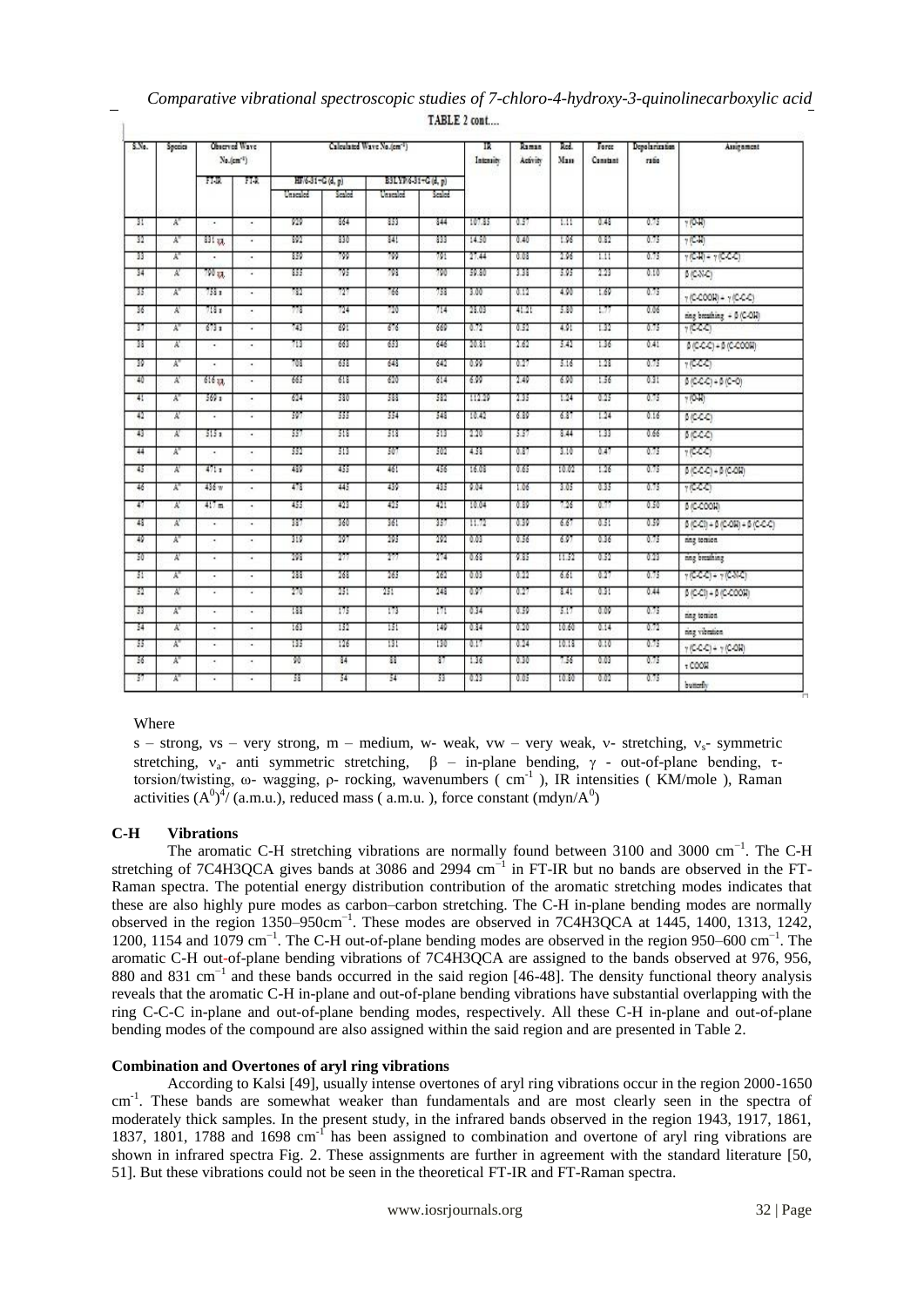#### **Group Vibrations C-Cl Vibrations**

Strong characteristic absorption due to C-X stretching vibration is observed and the position of the band is influenced by neighbouring atoms or groups, the smaller the halide atom, the greater the influence of the neighbour. Unlike aliphatic compounds there appears to be no pure C-X stretching vibration band for aromatic halogen compounds [48, 52]. The C-Cl stretching absorption is observed in the broad region between 850-505 cm<sup>-1</sup>. When several chlorine atoms are attached to one carbon atom, the band is usually more intense and at high frequency end of the assigned limits due to the asymmetric and symmetric modes [53–57]. Vibrational coupling with other groups may result in a shift in the absorption to as high as 907 cm<sup>-1</sup>. In view of this, the very strong band in FT-IR at 907 cm<sup>-1</sup> is assigned to the C-Cl stretching of 7C4H3QCA. The C-Cl in-plane bending mode of 7C4H3QCA is observed at 361 in infrared only theoretically observed. These assignments are in good agreement with the literatures [53, 58]. The C-Cl in-plane mode is significantly overlapped with C- H and CCC in-plane bending modes and vice versa.

### **-OH (hydroxyl) and -COOH (carboxylic acid) group vibrations**

The hydroxyl stretching vibrations are generally [59] observed in the region around 3500 cm<sup>-1</sup>. The O– H group vibrations are likely to be the most sensitive to the environment, so they show pronounced shifts in the spectra of the hydrogen bonded species. The bands due to the O–H stretching are of medium to strong intensity in the infrared spectrum, although it may be broad. In Raman spectra the band is generally very weak or not observed. The strong band appeared at 3497 cm<sup>-1</sup> in the FT-IR spectra is assigned to O–H stretching mode of vibration. The O–H in-plane bending vibration is observed in the region 1260-1440 cm<sup>-1</sup> [60]. The O–H out-ofplane deformation vibrations for phenol lies in the region 290–320 cm<sup>-1</sup> for free O–H and in the region 517–710 cm−1 for associated O–H [42]. In both inter-molecular and intra-molecular associations, the wavenumber is at higher value than that in the free O–H. The wavenumber increases with hydrogen bond strength because of large amount of energy required to twist the O–H bond [61]. The calculated values of in-plane/out-of-plane bending vibrations of hydroxyl groups are 1445, 1400, 1352, 1313, 1242, 1200, 1190, 1154 and 1113 cm<sup>-1</sup>/569 cm<sup>-1</sup>, respectively. The carbonyl group is most important in the infrared spectrum because of its strong intensity of absorption and high sensitivity toward relatively minor changes in its environment. Intra and intermolecular factors affect the carbonyl absorptions in common organic compounds due to inductive, mesomeric effects, field effects and conjugation effects. The C-O stretching bands of acids are considerably more intense than the ketonic C-O stretching bands. The characteristic infrared absorption wavenumber of C-O in acids are normally strong in intensity. The CO2 stretching vibration in the spectra of carboxylic acid gives rise to strong band in the region 1675–1750 cm<sup>-1</sup> [62]. The very strong bands observed in the FT-IR at 1707 and 1429 cm<sup>-1</sup> are assigned to C-O stretching vibration. But these vibrations are not experimentally observed. The strong bands observed in the FT-IR at 718, 616 and 417 cm<sup>-1</sup> are assigned to C-O in-plane bending vibrations. The two COOH torsional modes are expected in the region  $150-50$  cm<sup>-1</sup> and found in the low wavenumber region [62]. This mode of vibration is found theoretically at 88 cm<sup>-1</sup>. The anharmonic frequency predicted at 931 cm<sup>-1</sup> by B3LYP/6-31+G (d, p) method is assigned to C–COOH stretching vibration which is observed at 930 cm<sup>-1</sup> in the FT-IR spectra. The C–COOH in-plane bending and out-of-plane bending vibrations were not observed experimentally, so that these modes are assigned on the potential energy distribution. The potential energy distributions of these modes are mixed one as it is shown in Table 2. The correction factors used to correlate the experimentally observed and theoretically computed frequencies for each Vibrational modes of 7C4H3QCA under HF and DFT-B3LYP methods are similar and an explanation of this approach were discussed previously [63].

### **Vibrations due to tautomerism**

Spectral studies establish that N-hetrocyclic substituted by  $-OH$ ,  $-SH$  and  $-NH<sub>2</sub>$  groups exhibit tautomerism. In sharp contrast to other heterocyclic system, several of these bases found in nature alkaloids and nucleic acid were found to exist predominantly in the keto or amino forms. Keto-enol, thione-thiol and aminoimino tautomerism have been long and are still evoked as the major and even unique, source of spontaneous mutagenesis. Apart from its presumes relevance to spontaneous and induced mutagenesis, such tautomerism is of major significance in the structure of alkaloids nucleic acid and is of current additional importance in relation to the antimetabolic activity of alkaloids, nucleie acid and of some N-hetrocyclic aromatic ring analogous [64]. Although both infrared and ultraviolet spectroscopy may be employed for studies on tautomeric equilibrium yet as shown by Nowak et al. [65], the former is by far the more accurate and unequivocal in interpretation. In the present investigation of 7C4H3QCA, the molecule is supposed to show tautomeric behaviour.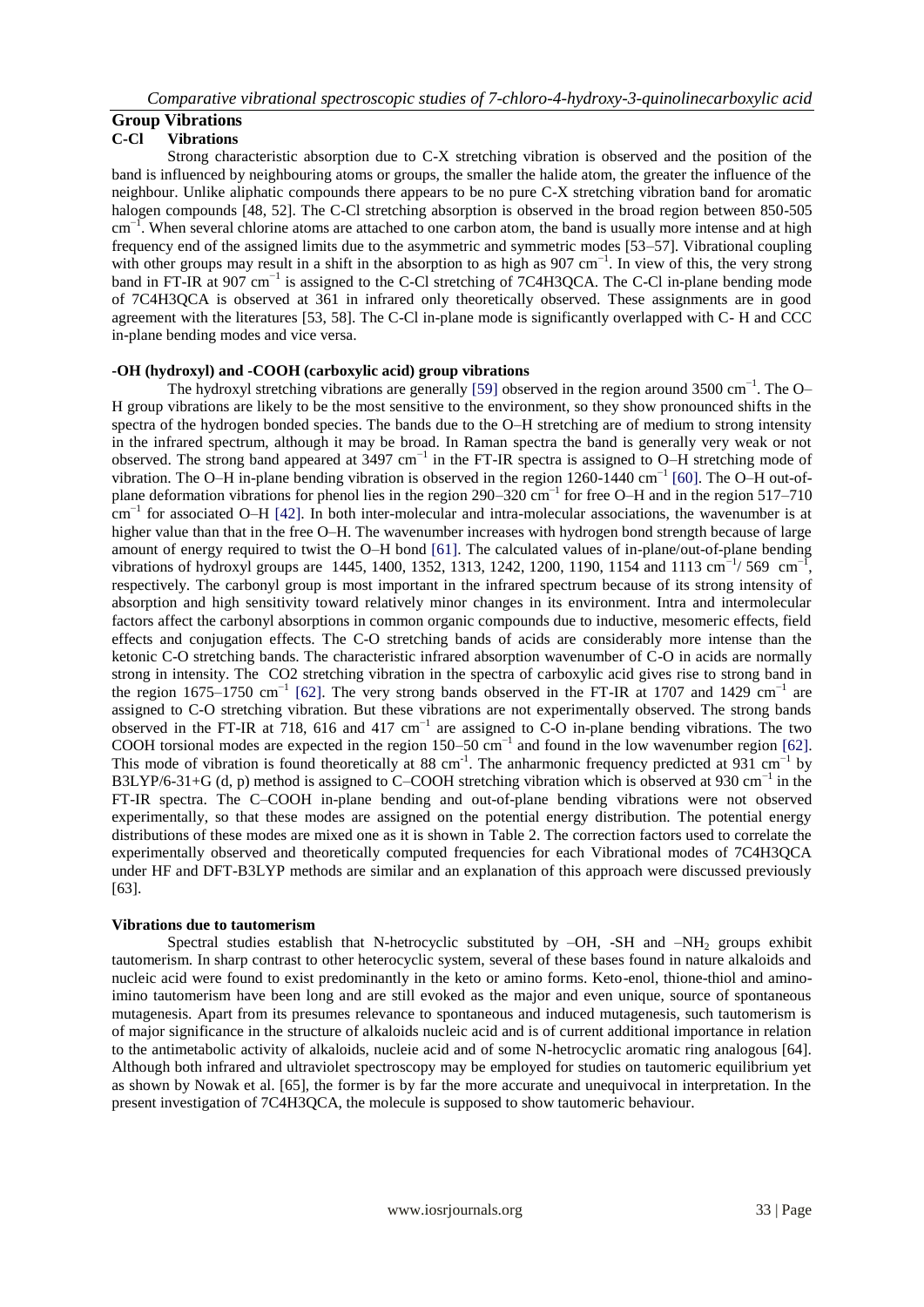## **Vibrations due to hydrogen bonding**

It is interesting to note additional N-H and O-H stretching and bending frequencies in the present study, showing the presence of both hydrogen bonding and tautomerism. Hydrogen bonding can occur in any system containing proton donor group and a proton acceptor group [66].



**Fig.1. (b) Hydrogen bonding shown by 7C4H3QCA**

The organic molecules, the common proton donar groups are carboxyl, hydroxyl, amine or amide group and common proton acceptor atoms are oxygen, nitrogen and halogens. The 7C4H3QCA has one proton donor group (i.e. hydroxyl group) and one proton acceptor atom (i.e. N-atom of the quinoline ring). According to Hoyer [67], the stretching frequency of the O-H group of benzyl alcohol is 3640 cm<sup>-1</sup>. When the group is free and it decreases 3350 cm<sup>-1</sup> when associated. Similar frequency drops are observed for the O-H stretching of phenol and carboxylic acid [41]. In the present investigation the weak infrared band at 3497 cm<sup>-1</sup> has been assigned to bond O-H stretching. The stretching frequency of the acceptor group is also reduced, but to a lesser degree than proton donor group [64]. According to Silverstein [68], the bending vibrations of hydrogen bonded group usually shifts to a shorter wavelength (long frequency) this shift is less pronounced than that of stretching frequency. Evans [69] studied the behaviour of the out-of-plane –OH vibration of phenol derivatives as a function of the strength of hydrogen bond. He established the frequency value is 650 cm<sup>-1</sup> in the middle of the chain, while it is 300 cm<sup>-1</sup> in the free state. In the present investigation, the FT-IR band at 569 cm<sup>-1</sup> has been assigned to out-of-plane bending mode of free –OH group.

## **Computed IR intensity and Raman activity analysis**

Computed vibrational spectral IR intensities and Raman activities of the corresponding wave numbers by B3LYP/6-31+G (d, p) basis set have been collected in Table 2. The IR intensities and Raman activities calculated by B3LYP/6-31+G (d, p) level with experimental values exposes the variation of IR intensities and Raman activities. These variations may be due to the substitution of the hydroxyl and electronegative atom.

### **Vibrational force constant**

The output files of the quantum mechanical calculations contain the force constants matrix in cartesian co-ordinates and in mdyn/ $A<sup>0</sup>$  units. These force constants were transformed to the force fields in the internal local-symmetry co-ordinates. The force field determined was used to calculate the vibrational potential energy distribution among the normal co-ordinate. In the molecule the values show the variation due to the substitutions of the halogen and hydroxyl groups. They are listed in Table 2.

A better agreement between the computed and experimental frequencies can be obtained by using different scale factors for different regions of vibrations. Initially, all scaling factors have been kept fixed at a value. The correction factors used to correlate the experimentally observed and theoretically computed frequencies for each Vibrational modes of 7C4H3QCA under HF and DFT–B3LYP methods are similar and an explanation of this approach was discussed previously [70–77]. Subsequently, in HF method a scale factor of 0.91 rings C-H and O-H stretching modes while 0.93 for the all other vibrations are used. In B3LYP level a scale factor of 0.96 for C-H and O-H stretching vibrations and 0.99 for other fundamental modes have been utilized to obtain the scaled frequencies of the compound 7C4H3QCA with 6-31+G (d, p) basis set. The scale factors used in this study minimized the deviations very much between the computed and experimental frequencies both at HF and DFT/B3LYP level of calculations. DFT/B3LYP correction factors are all much closer to unity than the HF correction factor, which means that the DFT/B3LYP frequencies are very much closer to the experimental values than the HF frequencies. Thus, Vibrational frequencies calculated by using the B3LYP functional with 6-31+G (d, p) basis set can be utilized to eliminate the uncertainties in the fundamental assignments in infrared Vibrational spectra [78].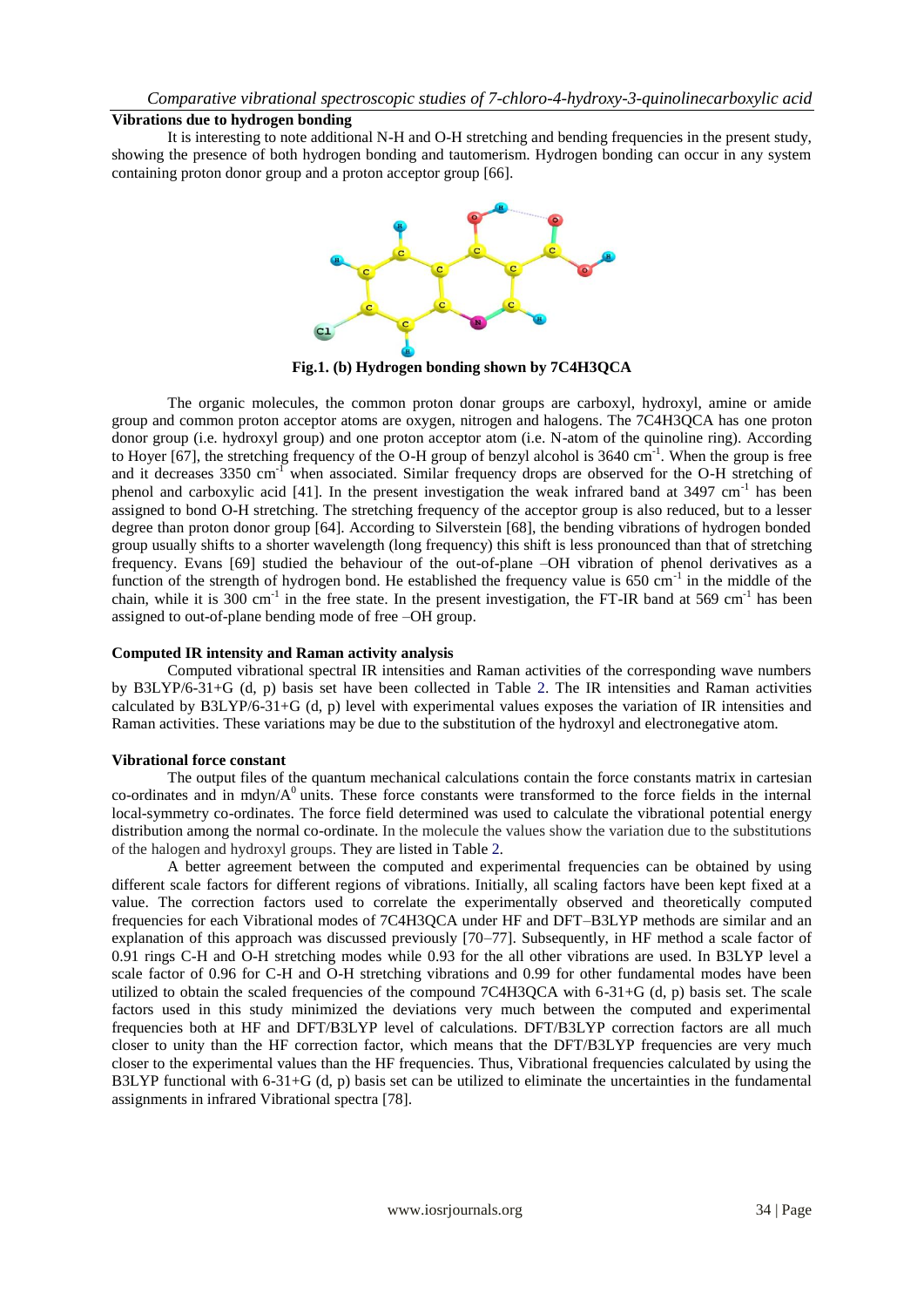#### **V. Conclusions**

FT-IR and FT-Raman, quantum chemical calculation studies have been performed on 7-chloro-4 hydroxy-3-quinolinecarboxylic acid, in order to identify its structural and spectroscopic features. Attempts have been made in the present work for the proper frequency assignments for the compound 7C4H3QCA from the FT-IR and FT-Raman spectra. The equilibrium geometries and harmonic frequencies of 7C4H3QCA were determined and analyzed both at HF and DFT level of theories utilizing 6-31+G(d,p) basis set, giving allowance for the lone pairs through diffuse functions. Comparison between the calculated Vibrational frequencies and the experimental values indicates that the methods of B3LYP/6-31+G (d, p) and HF/6-31+G (d, p) can predict the IR and laser Raman spectra of the title compound well. Any discrepancy noted between the observed and the calculated frequencies may be due to the fact that the calculations have been actually done on single molecules in the gaseous state contrary to the experimental values recorded in the presence of intermolecular interactions. The optimized geometry parameters calculated at B3LYP/6-31+G (d, p) are slightly larger than those calculated at HF/6-31+G (d, p) level and the HF calculated values coincides well compared with the experimental data on the whole. The difference between the observed and scaled wave number values of most of the fundamentals is very small. The observed and the calculated frequencies are found to be in good agreement.

#### **VI. Acknowledgement**

Authors are thankful to Central Instruments Facility (CIF) - USIC, University of Delhi, for recording the FT-IR and FT-Raman spectra of the said compound.

#### **References**

- [1]. Sakai S, Minoda K, Saito G, Akain S, Ueno A, Fukuka F,Gann,Vol.46, 605 (1955).
- Katzung B G, "Basic and Clinical Pharmacology", Appleton and Lange, Prentice-Hall,
- [3]. Lebanon, (1989).
- [4]. World Health Organization, "The World Health Report: 2002: Reducing Risks", Promoting Healthy Life.
- [5]. Ginsburg H, Famin O, Zhang J, Krugliak M, Biochem. Pharmacol, Vol.56, (1998) 1305.
- [6]. Loria P, Miller S, Foley M, Tilley L, Biochem. J., Vol.339, 363 (1999).
- [7]. Egan T J et al., Biochem. J., Vol.365, 343 (2002).
- [8]. Egan T J, Drug Design Rev., 1, 93 (2004).<br>[9]. Buller R, Peterson M L, Almarsson M, Lei
- Buller R, Peterson M L, Almarsson M, Leiserowitz L, Cryst. Growth Des., 2, 553 (2002).
- [10]. De D, Krogstad F M, Cogswell F B, Krogstad D J, Am. J. Trop. Med. Hyg. ,55, 579 (1996).
- 
- [11]. Casabianca L B, De Dios A C, J. Phys. Chem.,Vol.A110, 7787 (2006). Casabianca L B, Faller C M, De Dios A C, J. Phys. Chem., Vol.A110, 234 (2006).
- [13]. Rafiee M A, Hadipour N L, Naderi-manesh H, J. Comput. Aid. Mol. Des., 18, 215 (2004).
- [14]. Paragi G, Van Alsenoy C, Penke B, Timar Z, J. Mol. Struct.,Theochem.,Vol.666/667, 123(2003).
- 
- [15]. Krishnakumar V, Ramasamy R, Spectrochim. Acta, Vol.61A, 673 (2005).<br>[16]. Dziembowska T, Szafran M, Jagodzinska E, Natkaniec I, Pawlukoj A, Kwiatkowski J S, J. Baran, Spectrochim. Acta, Vol.59A, [16]. Dziembowska T, Szafran M, Jagodzinska E, Natkaniec I, Pawlukoj A, 2175 (2003).
- [17]. Ozel A E, Kecel S, Akyuz S, Vib. Spectrosc., Vol.42, 325 (2006).<br>[18]. Leroux N, Goethals M, Th. Zeegers-Huyskens, Vib. Spectrosc., V
- Leroux N, Goethals M, Th. Zeegers-Huyskens, Vib. Spectrosc., Vol.9, 235 (1995).
- [19]. Zwaans R, Thomson C, J. Mol. Struct.: Theochem., Vol.362, 51 (1996).
- [20]. Zarur F N, Reyes R V, J. Mol. Struct.: Theochem., 850, 127 (2008).
- [21]. Bahgat K, Ragheb A G, Cent. Eur. J. Chem., Vol.5, 201 (2007).
- [22]. Arici K, Yurdakul M, Yurdakul S, Spectrochim. Acta Part A, Vol.61A, 37 (2005).
- [23]. Mphahlele M J, El-Nahas A M, El-Gogary T M, J. Mol. Struct.,690, 151 (2004).
- [24]. Ozel A E, Buyukmurat Y, Akyuz S, J. Mol. Struct.,565/566, 455 (2001).
- [25]. Engelter C, Jackson G E, Knight C L, Thornton D A, J. Mol. Struct., 213, 133 (1989).
- [26]. Turker L, Yıldırır Y, J. Mol. Struct.: Theochem., 676, 47 (2004).
- [27]. Tokay N, Ogretir C, J. Mol. Struct.: Theochem., 594, 185 (2002).
- [28]. Camargo A J, Napolitano H B, Zukerman-Schpector J, J.Mol. Struct., Theochem., 816, 145 (2007). [29]. Shashidar M A, Rao K S, Ind. J. Phys., Vol.41, 299 (1967).
- [29]. Shashidar M A, Rao K S, Ind. J. Phys.,Vol.41, 299 (1967).
- [30]. Golcuk K, Altun A, Kumru M, Spectrochim. Acta Part A, Vol.59A, 1841 (2003).
- [31]. Vaschetto M E, Retamal B A, Monkman A P, J. Mol. Struct.: Theochem., 468, 209 (1999).
- [32]. Becke A D, J. Chem. Phys., Vol.98, 5648 (1993).
- [33]. Lee C, Yang W, Parr R G, Phys. Rev., Vol.B37, 785 (1988).
- [34]. Forsyth D A, Sebag A B, J. Am. Chem. Soc.,Vol.119, 9483 (1997).
- [35]. Becke A D, Phys. Rev., Vol.A38, 3098 (1988).
- [36]. Hohenberg P, Kohn W, Phys. Rev., 136, B864 (1964).
- [37]. Frisch M J, Trucks G W, Schlegel H B, Scuseria, G E, Robb M A, Cheeseman J R,Montgomery Jr. J A, Vreven T, Kudin K N, Burant J C, Millam J M, Iyengar S S, Tomasi J, Barone V, Mennucci B, Cossi M, Scalmani G, Rega N, Petersson G A, Nakatsuji H, Hada M, Ehara M, Toyota K, Fukuda R, Hasegawa J, Ishida M, Nakajima T, Honda Y, Kitao O, Nakai H, Klene M, Li X, Knox J E, Hratchian H P, Cross J B, Adamo C, Jaramillo J, Gomperts R, Stratmann R E, Yazyev O, Austin A J, Cammi R, Pomelli C, Ochterski J W, Ayala P Y, Morokuma K, Voth A, Salvador P, Dannenberg J J, Zakrzewski V G, Dapprich S, Daniels A D, Strain,O. Farkas M C, Malick D K, Rabuck A D, Raghavachari K, Foresman J B, Ortiz J V, Cui Q, Baboul A G, Clifford S, Cioslowski J, Stefanov B B, Liu G, Liashenko A, Piskorz P, Komaromi I, Martin R L, Fox D J, Keith T, Al-Laham M A, Peng C Y, Nanayakkara A, Challacombe M, Gill P M W, Johnson B, Chen W, Wong M W, Gonzalez C, Pople J A, Gaussian Inc.,Wallingford, CT, (2004).
- [38]. Schlegel H B, J. Comput. Chem., Vol.3, 214 (1982).
- [39]. Daniel Glossman-Mitnik,Spectrochimica Acta Part A,Vol.66A, 208 (2007).
- [40]. Dhanuskodi S, Manivannan S, J. Philip, Spectrochimica Acta Part A, Vol.69A, 1207 (2008).

www.iosrjournals.org 35 | Page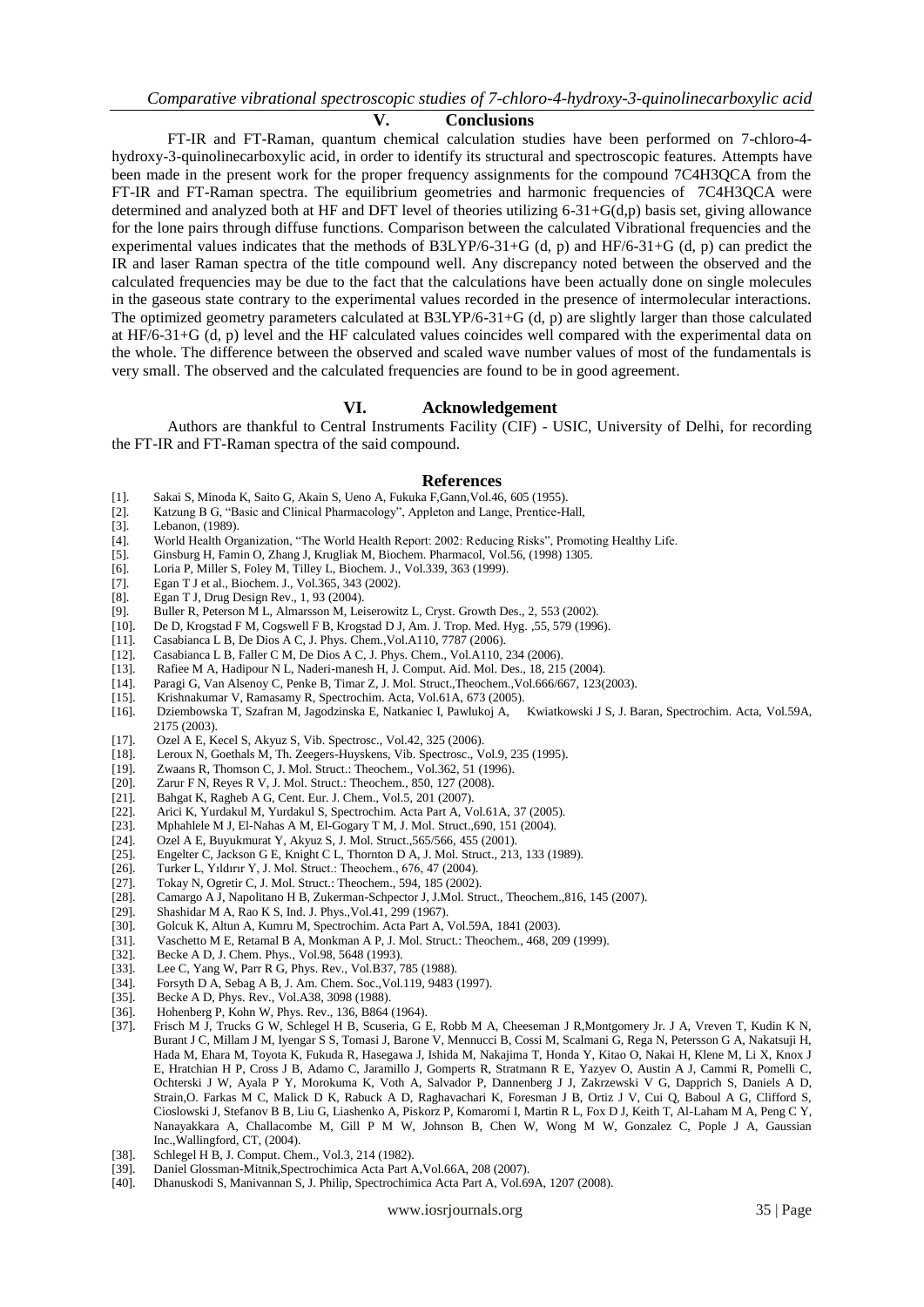*Comparative vibrational spectroscopic studies of 7-chloro-4-hydroxy-3-quinolinecarboxylic acid* 

- [41]. Wang Y, Saebo S, Pittman Jr. C U, J. Mol. Struct. Theochem. , Vol.281, 91 (1993).
- Bellamy L J, "The Infrared Spectra of Complex Molecules", 3rd ed., Wiley, New York, (1975).
- [43]. Varsanyi G, "Assignments for Vibrational Spectra of Seven Hundred Benzene Derivaties", vol.1, Adam Hilger, London, (1974).
- Green J H S, Harrison D J, Spectrochim. Acta, Vol.29A, 1177 (1973).
- [45]. Mohan S, Puviarasan N, Ilangovan V, Arab. J. Sci. Eng., Vol.1A, 25 (2000).
- [46]. Arjunan V, Mohan S, Subramanian S, Thimme Gowda B, Spectrochim. Acta Part A,Vol.60A, 1141 (2004).
- [47]. Arjunan V, Mohan S, Ravindran P, Mythili C V, Spectrochim. Acta part A, Vol.72, 783 (2009)
- [48]. Arjunan V, Puviarasan N, Mohan S, Spectrochim. Acta Part A, Vol.64A, 233 (2006).
- Altun A, Golcuk K, Kumru M, J. Mol. Struct.: Theochem., 637, 155 (2003).
- [50]. Kalsi P S, "Spectroscopy of organic Compounds", New Age International (P) Ltd., New Delhi, (2001). [51]. Kasha M, Discro Faraday Soc, 9, 14 (1954).
- Kasha M, Discro Faraday Soc, 9, 14 (1954).
- [52]. Colthup N B, Daly L H and Wiberley S E, "Introduction to Infrared and RamanSpectroscopy", Scademic Press, New York,San Frnascisco, London,(1975).
- [53]. Kurt M, Yurdakul M, Yurdakul S, J. Mol. Struct. Theochem., 711, 25 (2004).<br>[54]. Socrates G, "Infrared and Raman Characteristic Group Frequencies", 3rd ed.,
- [54]. Socrates G, "Infrared and Raman Characteristic Group Frequencies", 3rd ed., John Wiley & Sons Ltd., Chichester, England, (2001). [55]. Yadav R A, Singh I S, Spectrochim. Acta Part A, Vol.41A, 191 (1985).
- Yadav R A, Singh I S, Spectrochim. Acta Part A, Vol.41A, 191 (1985).
- [56]. Nyquist R A, The Interpretation of Vapour-Phase Spectra, Sadtler, (1985).
- [57]. Soliman M S, Spectrochim. Acta Part A,Vol.49A, 189 (1993).
- [58]. Khaled Bahgat, Abdel Ganie Ragheb, CEJC, Vol.5 (1), 201(2007).<br>[59]. Edwards H G M. J. Mol. Struct., 263, 11 (1991).
- Edwards H G M, J. Mol. Struct., 263, 11 (1991).
- [60]. Michalska D, Bienko D C, Bienko A J A, Latajaka Z, J. Phys. Chem.,Vol.100, 17786 (1996).
- [61]. Sathyanarayana D N, "Vibrational Spectroscopy Theory and Applications", seconded., New Age International (P) Limited Publishers, New Delhi, (2004).
- [62]. Sadekov I D, Russ. Chem. Rev., 30, 179 (1970).
- [63]. Roeges N P G, "A Guide to Complete Interpretation of Infrared Spectra of Organic Structures", Wiley, New York, (1994).<br>[64]. Chaitanya K. Spectrochimica Acta Part A. Vol.86, 159 (2012).
- [64]. Chaitanya K, Spectrochimica Acta Part A, Vol.86, 159 (2012).
- Hadzi D, Skrbliak M, J Chem Soc, Londan, 843 (1957).
- [66]. Nowak M J, Szezeniak K, Barski A, Shugar D, Naturforsch, J Chem Soc, Vol.33, 876 (1978).
- [67]. Yadav B S, Kumar Vipin, Yadav M K and Yadav I R, Acta Botanica Indica, Vol.26, 15 (1998).
- [68]. Hoyer W and Howath G A, Chem Abstr, Vol.78, 1608H (1973).
- [69]. Silverstein R M, Bassler G C and Morill T C, "Spectrometric Identification of Organic Compounds", John Wile and Sons, New York, (1981).
- [70]. Evans J C, Spectrochimica Acta, Vol.16, 428 (1960).
- Lakshmi A, Balachandran V, Janaki A, J, Mol. Structure, 1004, 51(2011).
- [72]. V. Arjunan, P. Ravindran, T. Rani, S. Mohan, Journal of Molecular Structure, Accepted (2010).
- [73]. Zeroka D, Jensen J O, J. Mol. Struct.: Theochem., 425, 181 (1998).
- [74]. Ong K K, Jensen J O, Hameka H F, J. Mol. Struct.: Theochem., 459,131(1999).
- Jensen J O, Banerjee A, Merrow C N, Zeroka D, J.M. Lochner, J. Mol. Struct.,Theochem., 531, 323 (2000).
- [76]. Jensen J O, Zeroka D, J. Mol. Struct.: Theochem., 487, 267 (1999).
- [77]. Hameka H F, Jensen J O, J. Mol. Struct.: Theochem., 331, 203 (1995).<br>[78]. Ellzy M W, Jensen J O, Hameka H F, Kay J G, Zeroka D, Spectrochim

120000

140000 150000 160000

 $130000 -$ 

- Ellzy M W, Jensen J O, Hameka H F, Kay J G, Zeroka D, Spectrochim. Acta Part A, Vol.57A, 2417 (2001).
- [79]. Lee S Y, Boo B H, Bull. Korean Chem. Soc., Vol.17, 760 (1996).



**Fig. 3 Experimental Laser Raman spectra (region 100-3500 cm-1) of 7C4H3QCA**

0 500 1000 1500 2000 2500 3000 3500

 $\binom{1}{1}$ 

**Wavenumbers** (**cm**